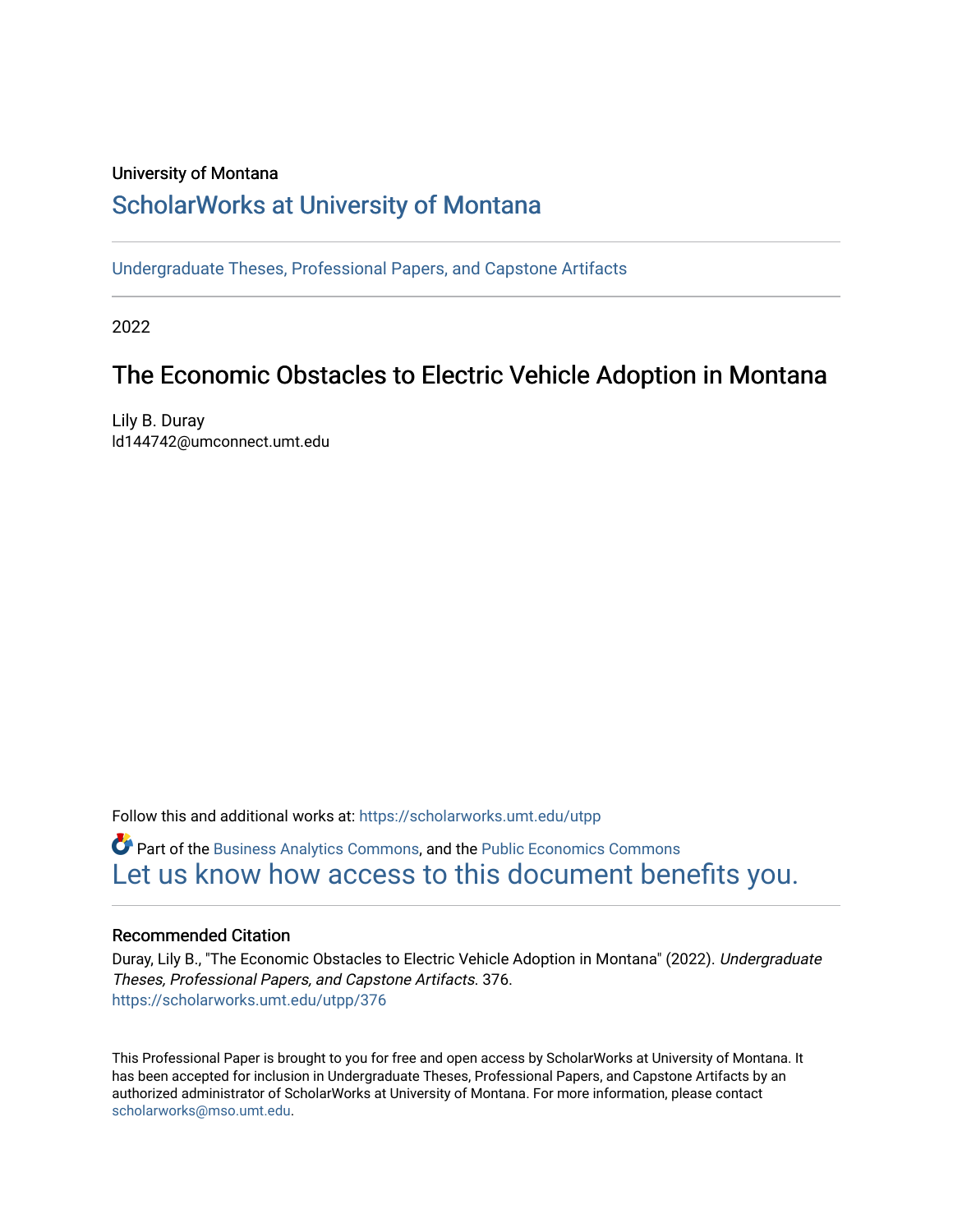The Economic Obstacles of EV Adoption in Montana Lily Duray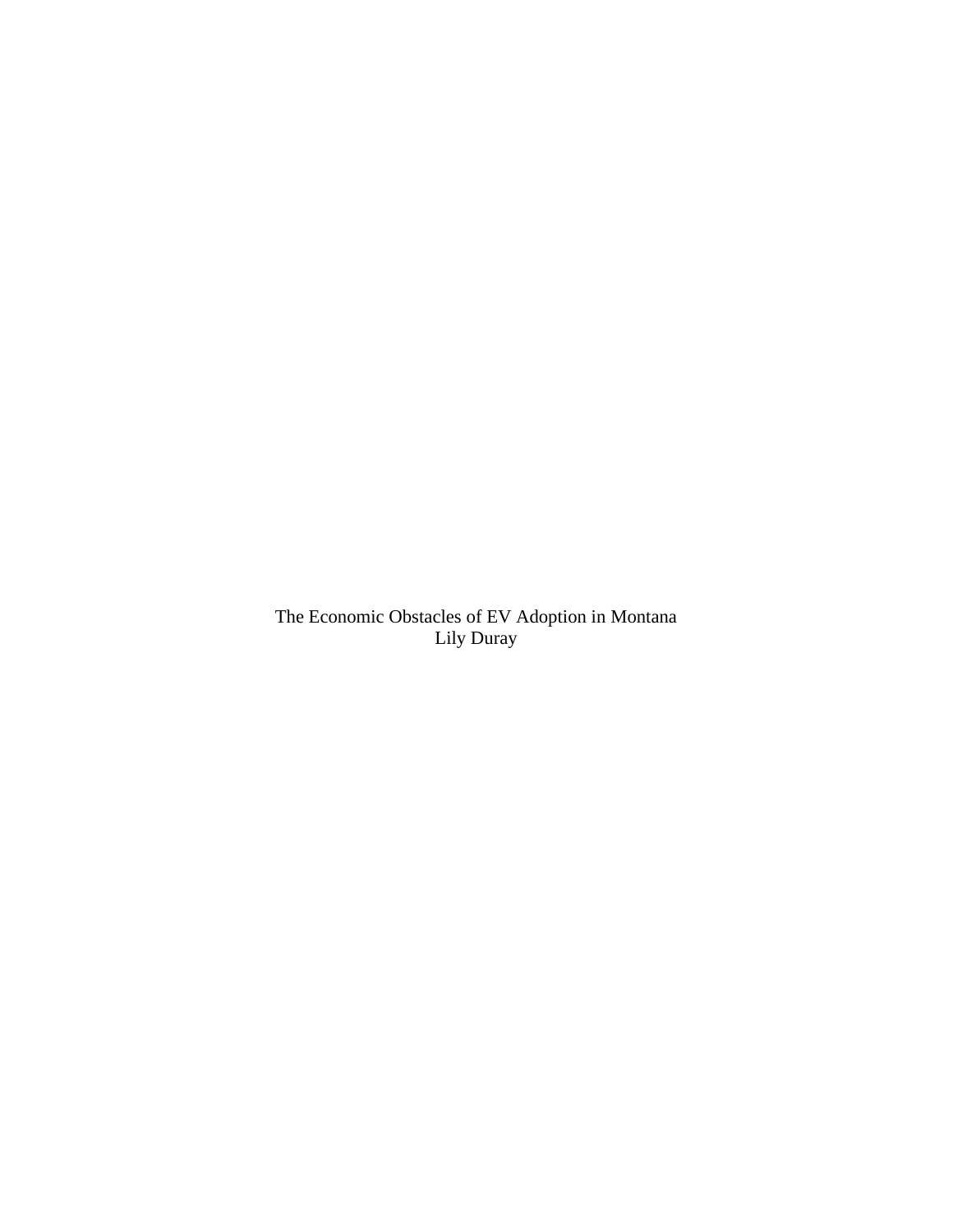The electric vehicle (EV) market has been becoming more popular through the last couple of years, starting around 2008 with the production of the first all-electric car from Tesla. However, there are certain obstacles that society must address before EV's can become a credible substitute, especially in rural areas like Montana. This paper will walk through those potential issues.

## **Driving Distance**

The distance limitations of EVs has been a problem since their conception, however, it is more important when considering EV adoption in rural areas. The average distance between towns in Montana is approximately 285 miles.<sup>1</sup> The average car sold in the US has a 12-gallon tank and travels 25 miles per gallon (resulting in a range of 300 miles), while the average range of a single charge for 2022 EVs is only 277 miles.<sup>2,3</sup> While the range of EVs has improved over the years, even the newest models don't meet the requirement to travel in Montana. Though there are EVs available that are capable of traveling farther than the average 277 miles, there is a trend that as range increase, so does the base price, meaning consumers in Montana and other rural areas would need to pay a higher price just to achieve their "normal" driving standards (see Figure 1 below).



**Figure 1: EV Range vs Price**

# **Availability of Charging Stations**

When most people think of purchasing an electric vehicle, consumers often comment on how charging the vehicle is more convenient than going to a gas station (and also cheaper). And while it may be true that home and work charging stations are both cost efficient and convenient to EV owners, the availability of charging stations outside of city limits (i.e., highways and interstates) can be significantly limited and therefore inconvenient for most states. To decide how many charging stations Montana should implement, three implementation levels should be considered. Montana currently has 167 stations (for over  $147,164$  square miles) and is ranked  $46<sup>th</sup>$  in terms of public charging availability.<sup>4</sup> The United States is estimated to have 111,000 gas stations, with 327 of those being in Montana. If EV charging stations were similar to gas station availability,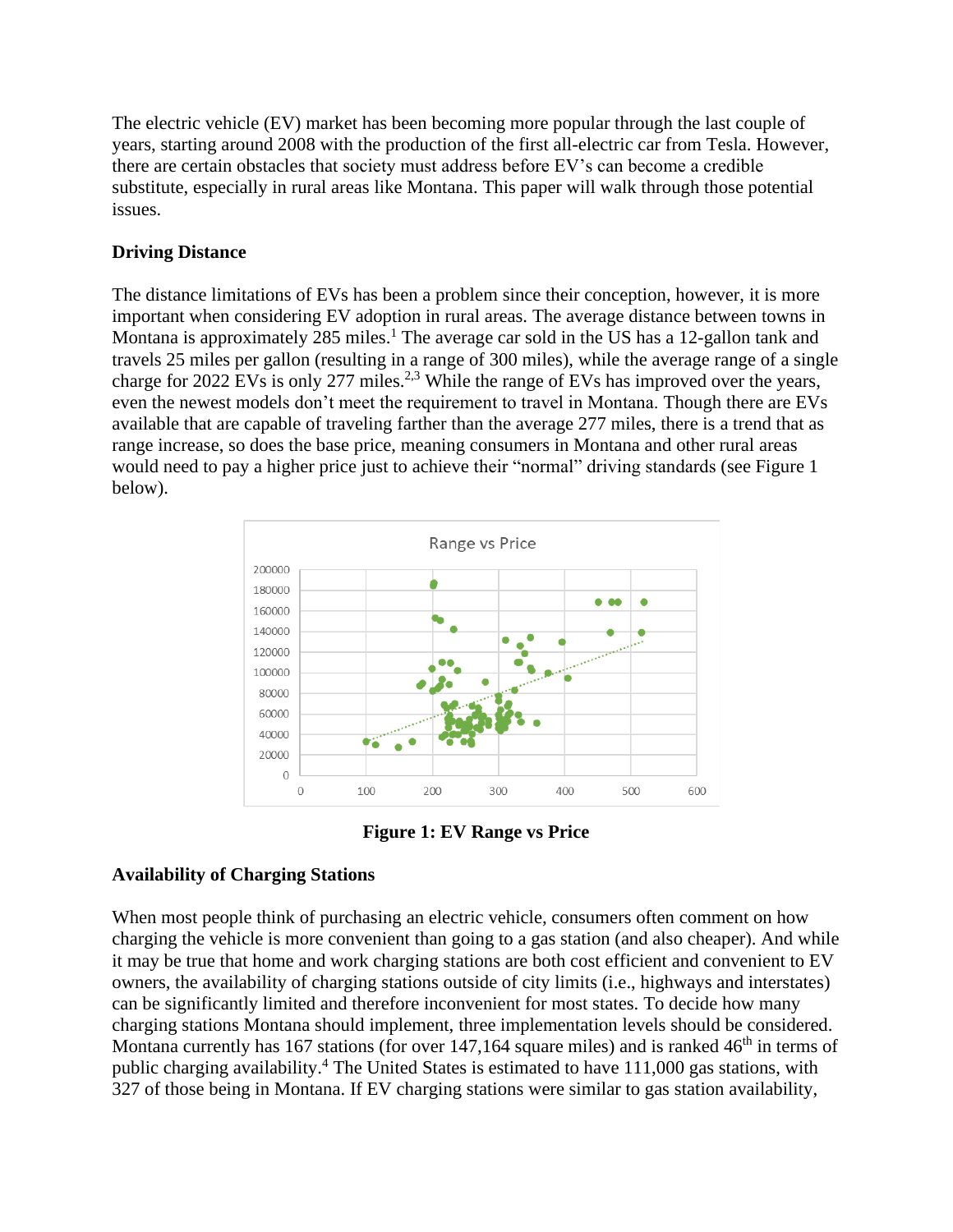Montana would need to double the public charging stations in the state, focusing mainly on more rural areas such as along highways and interstates.<sup>5</sup> This should be considered the lowest possible implementation level for a successful public charging system. Each charging station can be expected to cost about \$9,500 when accounting for the electricity and fixed costs, however, as the number of charges/day increases, the cost of electricity would also increase.<sup>6</sup> If Montana were to consider a moderately aggressive implementation standard, they would be expected to follow an example set by the state of Vermont. While it may be shocking, Vermont is ranked first in availability of charging stations (768 stations for 9,623 square miles) and provides evidence that rural adoption and implementation of charging stations can be successful. Using the moderate level, one charging station would be required every 12.5 square miles, resulting in 11,745 charging stations throughout the state. However, due to the size difference of these two states, a third implementation level can also be considered. California is just slightly larger than Montana (163,696 square miles) yet has almost 32,000 public EV charging stations.<sup>4</sup> Following a highly aggressive adoption method, Montana would need 28,768 charging stations. The number of stations and cost analysis of each implementation level is summarized below in Table 1.

|                      | Low         | <b>Moderate</b> | <b>High</b>   |  |
|----------------------|-------------|-----------------|---------------|--|
| Charging stations    | 334         | 11,745          | 28,768        |  |
| required for Montana |             |                 |               |  |
| Current charging     | 167         | 167             | 167           |  |
| stations             |             |                 |               |  |
| Difference           | 167         | 11,578          | 28,601        |  |
| Cost of              | \$1,586,500 | \$109,991,000   | \$271,709,500 |  |
| implementation       |             |                 |               |  |

|  |  | <b>Table 1: Cost Analysis of Charging Station Implementation Methods</b> |  |  |
|--|--|--------------------------------------------------------------------------|--|--|
|  |  |                                                                          |  |  |

### **Charging Time**

Even if an EV has an acceptable range and fair accessibility to travel through the rural areas of Montana, the time the vehicle takes to recharge is another issue that must be addressed. The time it takes to charge an EV can be anywhere between 40 minutes to almost 21 hours depending on the size of the battery and the speed of the charging point.<sup>7</sup> However, this data is representative on the charging length from an empty-to-full battery. Owners of EVs will typically not run their battery to empty and should instead focus on the top-off method of charging. Home chargers usually have a power rating of 3.7 kW or 7 kW.<sup>7</sup> These are the lowest power chargers and, thus, require the most time to charge, especially if the batter capacity is greater than 14 kW. Rapid chargers (anywhere between 43 and 150 kW) are the best solution when considering which types of chargers should be at public charging stations in rural areas like Montana. Rapid chargers can provide between 60-200 miles of range within 20-30 minutes of charging, depending on the vehicle.<sup>7</sup> One of the benefits of employing the highest power rapid chargers (150 kW) is that it is compatible with all battery sizes. Even if the EV battery cannot accept the maximum charge rate with the highest power rapid charger, it will accept energy at the maximum rate it can (meaning only the battery type in the EV is affecting the charging rate).<sup>7</sup> While this charging time is significantly lower than the empty-to-full charging time, it still requires EV owners and passengers to spend up to half an hour sitting at a charging station while traveling. Depending on the number of times one needs to stop on the way to their destination, this could increase travel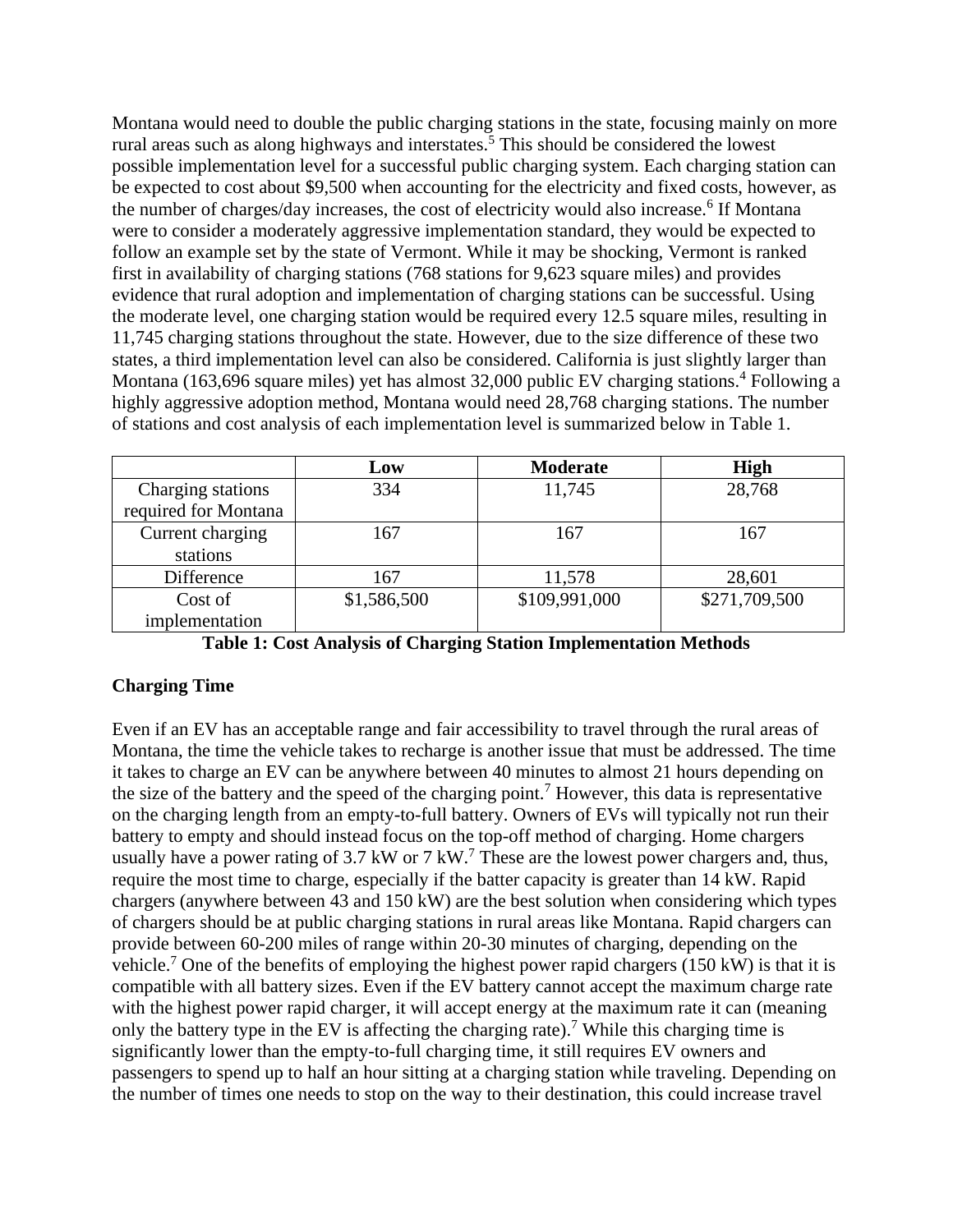time significantly. For example, the journey from Missoula to Billings, Montana, is 350 miles. If someone had the average EV, they would be able to travel 277 miles on one full battery. This trip would require the driver to stop at least once, increasing travel time from approximately 5 hours to at least 5.5 hours. The first half of the drive would use up around 63% of the battery, meaning that the charging time when stopped halfway between the two places would likely be greater than 30 minutes to charge back up enough to finish the drive. If stopping each time the battery reaches 50% capacity, one would have to stop approximately 2.5 times, increasing the travel time to at least 6.5 hours. Additional research has also been conducted into other methods of charging, specifically, charging highways. This method would allow electric vehicles to continuously charge while driving on the highway, mitigating the need to stop and charge for longer periods of time. However, there are obstacles for the implementation of such an expansive project, including the charging devices themselves, how they will be built into the road, financial requirements, and bridging the gap between wireless charging in different vehicles, as well as the collaboration of highway infrastructure, the electricity grid, and the automobile industry.<sup>7</sup> Research is continuing to be conducted on how to best progress with this method of charging and is expected to be tested on a small section of road in Indiana, funded by Purdue University, before widely considered in other rural areas.

### **Conclusions**

Overall, Montana and other rural areas face three main obstacles to the adoption of electric vehicles. The driving range of EVs, availability of public charging stations, and charging time are all external infrastructure that must be addressed in order for consumers to readily consider implementation in their day to day lives. Driving distance must be addressed by automobile companies as a continued benefit for consumers, however, most Montanans may not even consider purchasing an EV until driving ranges improve without an additional increase in price. Public charging stations must be implemented by companies and governments and a strategy devised to choose the best level of implementation. And finally, both governments and automobile companies must collaborate on the best ways to reduce charging time for consumers in Montana to be able to use an EV as they use their vehicle now.